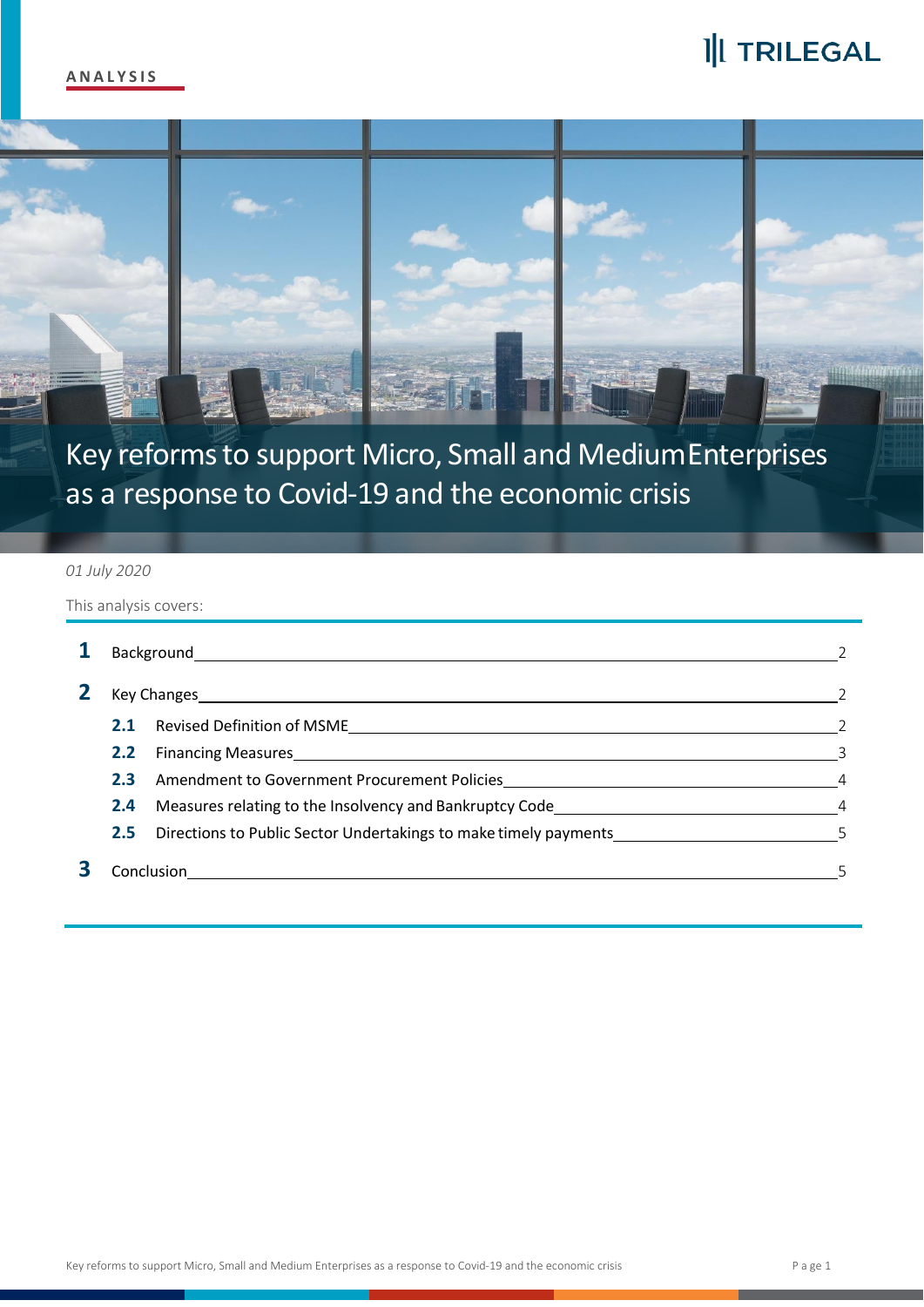## **II** TRILEGAL

## **<sup>1</sup> Background**

The Micro, Small and Medium Enterprises Development Act, 2006 (MSME Act) provides a raft of protections and incentives for micro, small and medium enterprises (MSMEs).

MSMEs have been disproportionately impacted by the Covid-19 pandemic and ensuing economic crises. A large number of them face dire operational and financial created constraints including a shortage of working capital, difficulty in recovery of amounts from debtors, limited availability of raw material and a labour crunch, leading to an existential crisis for some of them. To support MSMEs

The Government of India has introduced a slew of legislative, regulatory and financial measures to support the MSME sector amidst the financial crisis by the COVID-19 pandemic.

and help them survive and turnaround from the pandemic, the Indian Government has introduced a host of measures under the 'Atma Nirbhar Bharat Scheme' (Scheme). This update summarises and analyses the key changes introduced under the Scheme and specifically looks at their implications for MSMEs.

### **<sup>2</sup> Key Changes**

#### **2.1 Revised Definition of MSME**

Eligibility criteria and threshold: An enterprise qualifies as a micro, small or a medium enterprise depending upon the amount of investment made with respect to (i) plant and machinery in case it undertakes manufacturing; or (ii) equipment in case it provides services. In addition to this existing investment conditionality, a new criterion for turnover has been introduced. Further, the prescribed investment thresholds for being included within the definition of MSME have also been increased. Additionally, the distinction between manufacturing and services industries has been done away with.

The table below shows a comparison of the previous position under the MSME Act against the new categorisation.

| Category | <b>Previous Categorisation</b>                                           |                                                             | New Categorisation                                                             |                                                                  |
|----------|--------------------------------------------------------------------------|-------------------------------------------------------------|--------------------------------------------------------------------------------|------------------------------------------------------------------|
|          | Manufacturing<br><i>(investment</i> )<br>towards plant<br>and machinery) | <b>Services</b><br><i>(investment</i> )<br>in<br>equipment) | Capital/<br>Investment<br>(both plant<br>and<br>machinery<br>and<br>equipment) | Turnover<br>(both plant<br>and<br>machinery<br>and<br>equipment) |
| Micro    | Upto Rs. 25 lakhs                                                        | Upto Rs. 10 lakhs                                           | Less than Rs. 1<br>crore                                                       | Less than Rs. 5<br>crores                                        |
| Small    | Above Rs. 25<br>lakhs and upto<br>Rs. 5 crores                           | Above Rs. 10 lakhs<br>and upto Rs. 2<br>crores              | Less than Rs. 10<br>crores                                                     | Less than Rs. 50<br>crores                                       |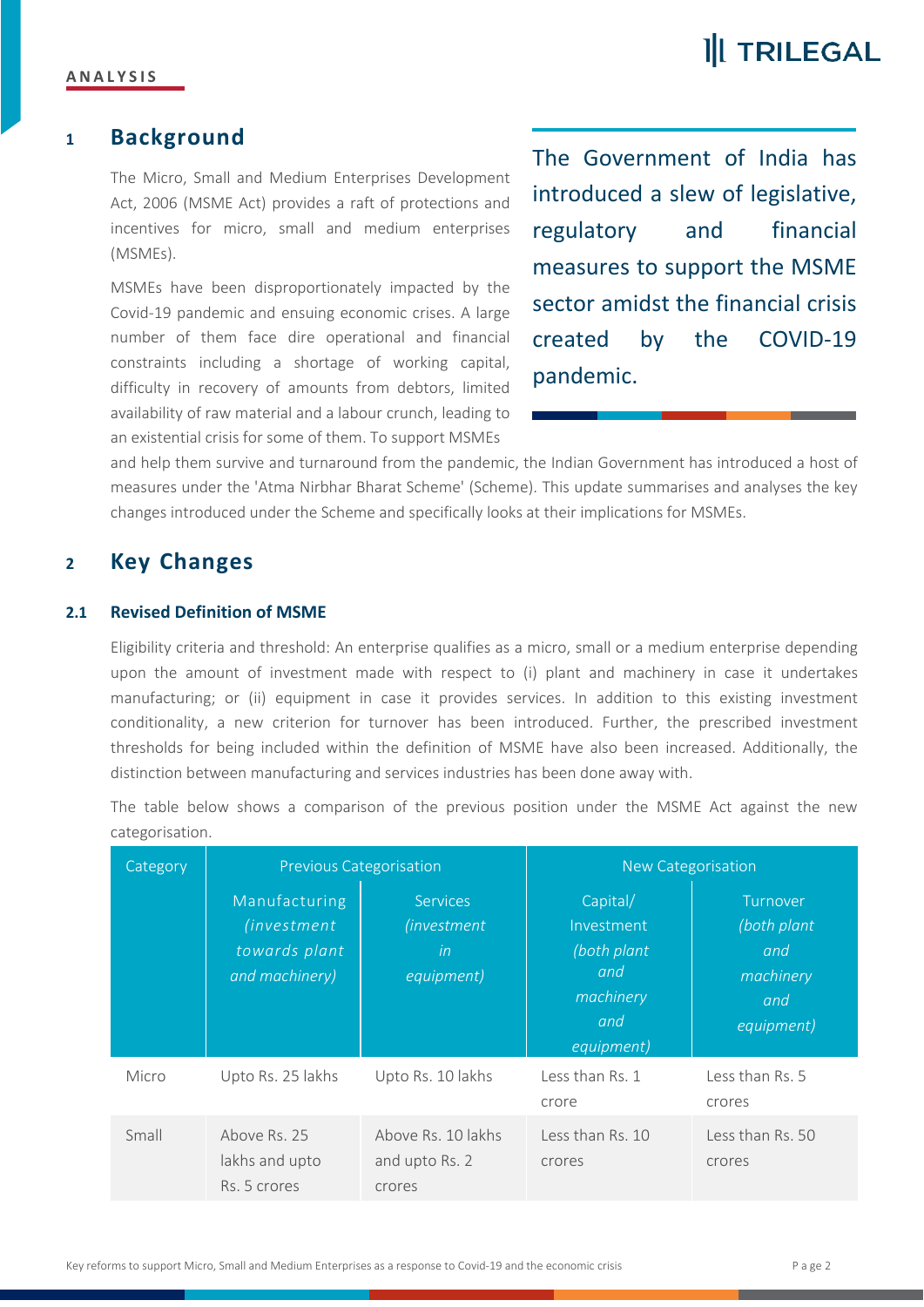# **III TRILEGAL**

#### **A N A L Y S I S**

| Category | <b>Previous Categorisation</b>                                           |                                                             | <b>New Categorisation</b>                                                       |                                                                  |
|----------|--------------------------------------------------------------------------|-------------------------------------------------------------|---------------------------------------------------------------------------------|------------------------------------------------------------------|
|          | Manufacturing<br><i>(investment</i> )<br>towards plant<br>and machinery) | <b>Services</b><br><i>(investment</i> )<br>in<br>equipment) | Capital/<br>Investment<br>(both plant)<br>and<br>machinery<br>and<br>equipment) | Turnover<br>(both plant<br>and<br>machinery<br>and<br>equipment) |
| Medium   | Above Rs. 5<br>crores and upto<br>Rs. 10 crores                          | Above Rs. 2 crores<br>and upto Rs. 10<br>crores             | Less than Rs. 50<br>crores                                                      | Less than Rs. 250<br>crores                                      |

The above revisions to the threshold limits of MSMEs help alleviate fears of outgrowing or missing out on the benefits extended to MSMEs by the Government under the Scheme as well as the MSME Act. The new definition has widened the scope of MSMEs thereby allowing more entities to qualify themselves as MSMEs and avail the benefits under the Scheme and the MSME Act.

#### **2.2 Financing Measures**

The Government has announced several financial measures to help bring additional liquidity and stimulus to MSMEs. Key measures include:

• Emergency Credit Line Guarantee Scheme

To help MSMEs with additional funding requirements during the Covid-19 crisis, particularly to meet their operational liabilities, purchase raw materials, and restart their business, the Government has announced the Emergency Credit Line Guarantee Scheme (ECLG Scheme). This scheme is being operationalised through the National Credit Guarantee Trustee Company Limited (NCGTC).

The guaranteed emergency credit line under the ECLG Scheme is a loan to be made available by Member Lending Institutions(MLIs) to MSMEs, for which 100% guarantee would be provided by NCGTC to the MLIs. All scheduled commercial banks, as well as NBFCs and financial institutions that meet the prescribed criteria, are eligible to be MLIs.This loan will be extended by MLIs to MSMEs as either additional working capital or term loans (as applicable)*.* The total amount of credit available per borrower will be 20% of the borrower's total outstanding credit up to Rs. 25 crores (excluding off-balance sheet and non-fund based exposures) as on a cut-off date of 29 February 2020. This implies that MSMEs will be eligible to receive additional credit of upto Rs. 5 crores (i.e. 20% of their total borrowings upto Rs. 25 crores).

The ECLG Scheme would apply to all loans sanctioned or made available to MSMEs between 23 May 2020 and 31 October 2020 and the Government has presently imposed an overall cap of Rs. 3 lakh crores for all loans disbursed under the ECLG Scheme.

• Rs. 20,000 crores as subordinate debt to provide equity support to stressed MSMEs

Acknowledging that MSMEs will require financing assistance in the form of both equity and debt, the Government has proposed a scheme for providing subordinate debt to promoters of MSMEs which will, in turn, have to be infused by the promoter as equity in the MSME ensuring that a prescribed debt-equity ratio continues to be maintained.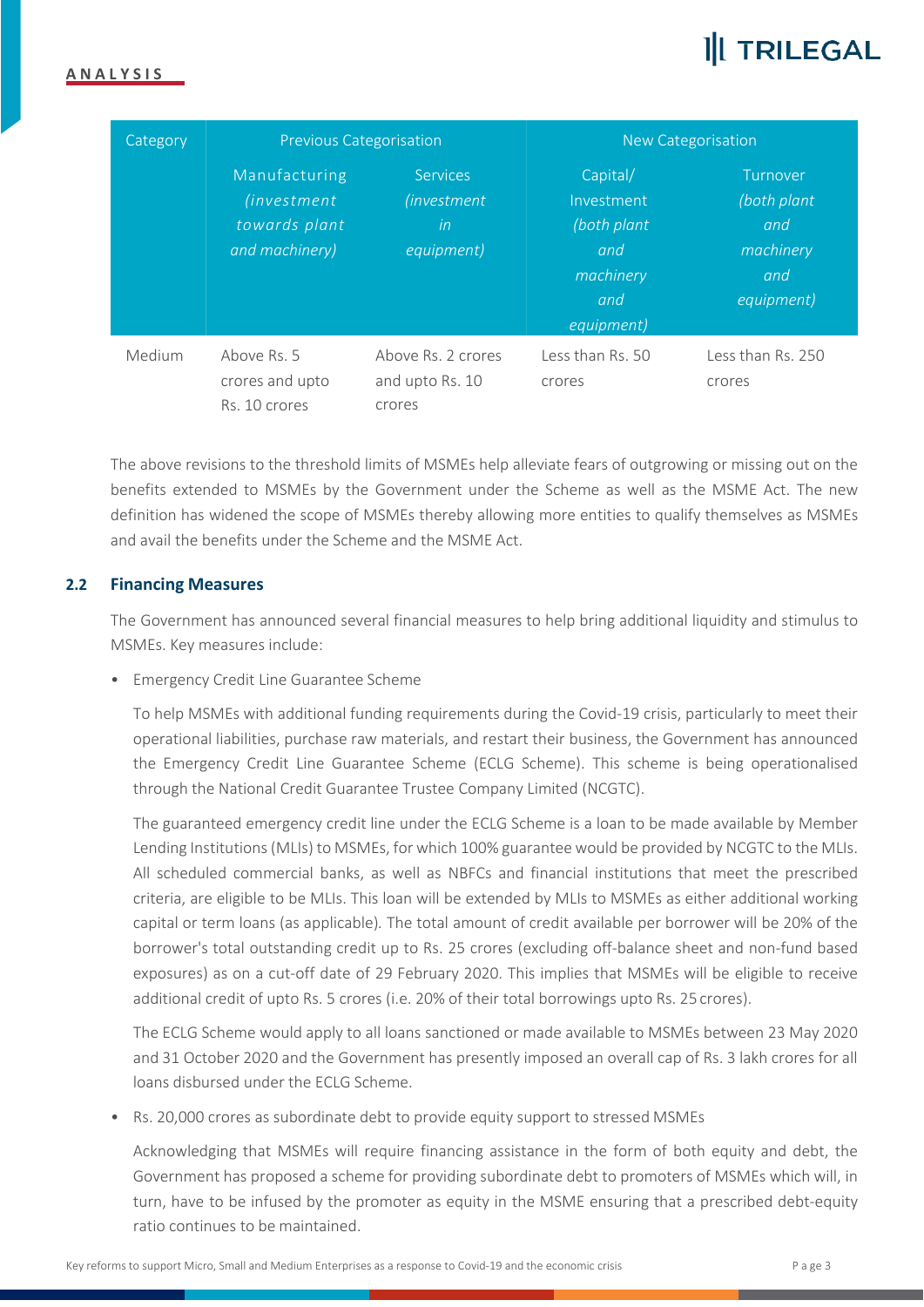

#### **A N A L Y S I S**

Under the Scheme, the Government had announced an initial outlay of Rs. 20,000 crores towards provisioning of subordinate debt to stressed MSMEs. On 25 June 2020, the Ministry of MSMEs introduced the Credit Guarantee Scheme for Subordinate Debt (CGSSD) which is also called 'Distressed Assets Fund– Subordinate Debt for MSMEs'. This scheme will be operationalised through Credit Guarantee Fund Trust for Micro and Small Enterprises.

This scheme seeks to extend support to promoters of operational MSMEs which are stressed and have become non-performing assets as on 30 April 2020. The salient features of CGSSD are as set out below:

- Promoters of MSMEs will be given credit equal to 15% of their stake (equity plus debt) or Rs. 75 lakhs, whichever is lower.<br>• 90% guarantee coverage for this subordinate debt will be given under the scheme/trust and 10% would
- come from the concerned promoters.
- there will be a moratorium of 7 years on payment of principal whereas maximum tenor for repayment will be 10 years.
- Equity infusion of Rs. 50,000 crores for MSMEs through a Fund of Funds

The Government has also announced the proposed establishment of a Fund of Funds that will directly invest in MSMEs and encourage them to list on the Indian stock exchanges. According to the Government's announcement, the Fund of Funds is proposed to be set up with a corpus of Rs. 10,000 crores and provide equity funding to MSMEs with growth potential and viability. The Fund of Funds will be operated through a 'Mother Fund' and a few daughter funds, through which it intends to leverage Rs. 50,000 crores of funds. This decision has received the approval of Cabinet Committee on Economic Affairs on 1 June 2020 and further details on operationalisation are awaited.

#### **2.3 Amendment to Government Procurement Policies**

In line with the Government of India's stated aim of encouraging domestic self-reliance and independence, the Government has issued a notification dated 15 May 2020 amending the General Financial Rules 2017 to mandate that there will be no 'global tenders enquiry' for government procurements of a value of upto Rs. 200 crores. A waiver from this condition is only permitted in exceptional cases and after obtaining requisite approval. The procurement threshold of Rs. 200 crores has been specifically introduced to primarily benefit MSMEs who would now be eligible to bid for such procurements without having to compete with global counterparts.

#### **2.4 Measures relating to the Insolvency and Bankruptcy Code**

The Government on 24 March 2020 increased the minimum threshold for default from Rs.1 lakh to Rs.1 crore to initiate corporate insolvency resolution process under the Insolvency and Bankruptcy Code, 2016 (IBC). This amendment will likely benefit MSMEs which are under financial distress on account of the economic crisis caused by COVID-19.

The Government has also on 5 June 2020 introduced further changes to the IBC to prevent corporate debtors from being dragged into insolvency resolution process during the COVID-19 pandemic. For our detailed analysis on the changes introduced, please *click [here](https://trilegal.com/knowledge_repository/covid-19-insolvency-and-bankruptcy-code-amended-to-suspend-initiation-of-insolvency-proceedings-for-six-months/)*.

Additionally, the Scheme mentions that a special insolvency resolution regime is also being considered by the Government for MSMEs under the IBC.